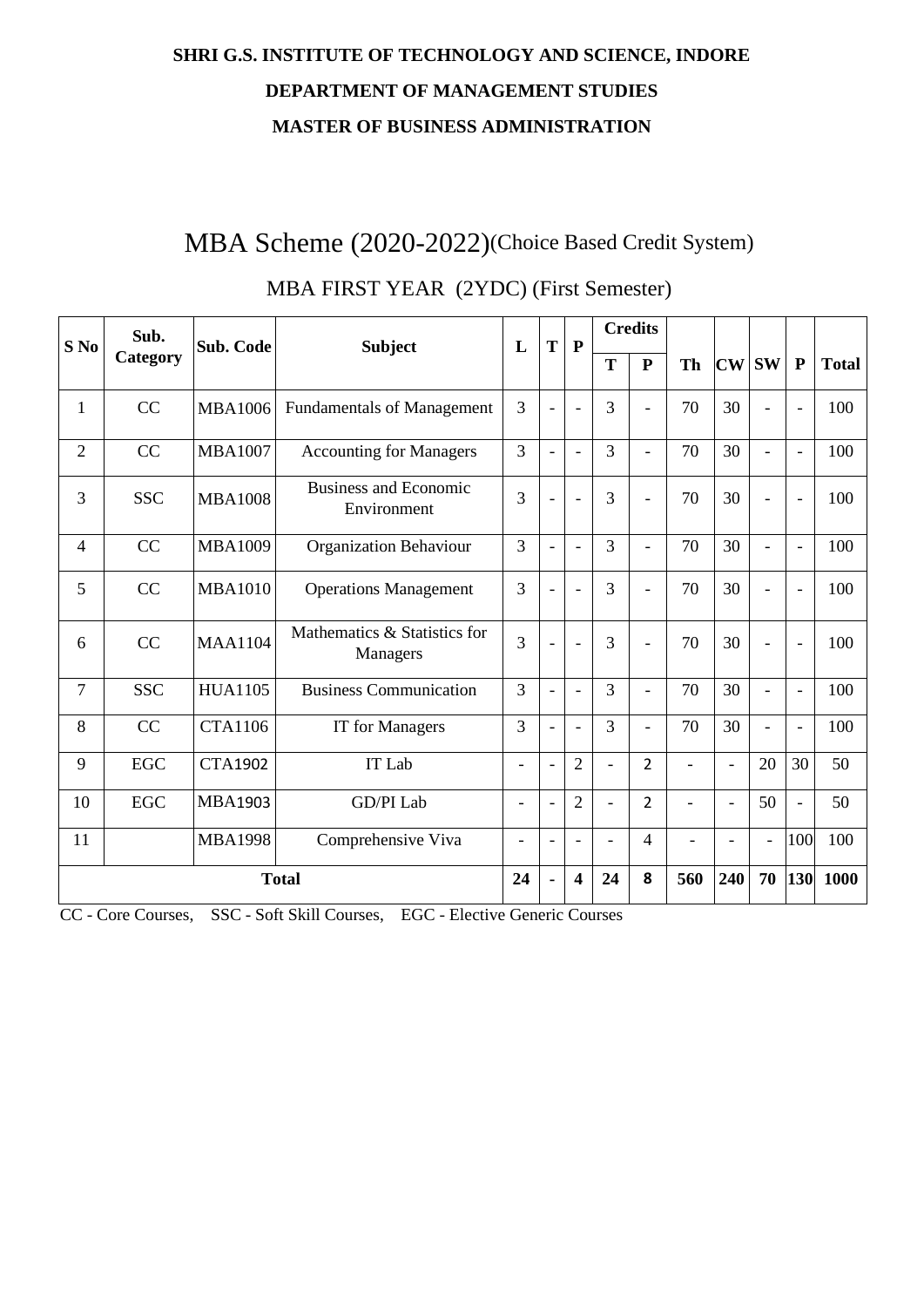### **SHRI G.S. INSTITUTE OF TECHNOLOGY AND SCIENCE, INDORE DEPARTMENT OF MANAGEMENT STUDIES**

### **MBA Scheme (2020-2022)(Choice Based Credit System)**

| S No                    | Sub.       | Sub. Code |                                        | $\mathsf{T}$             | P                            |                          | <b>Credits</b>           |                          |                          |                          |                          | <b>Total</b>             |      |
|-------------------------|------------|-----------|----------------------------------------|--------------------------|------------------------------|--------------------------|--------------------------|--------------------------|--------------------------|--------------------------|--------------------------|--------------------------|------|
|                         | Category   |           | Subject                                | L                        |                              |                          | T                        | P                        | <b>Th</b>                | <b>CW</b>                | <b>SW</b>                | P                        |      |
| $\mathbf{1}$            | CC         | MBA2008   | Human Resource<br>Management           | $\overline{3}$           |                              | $\overline{a}$           | $\overline{3}$           | $\overline{a}$           | 70                       | 30                       | $\overline{a}$           | $\overline{\phantom{a}}$ | 100  |
| $\overline{2}$          | CC         | MBA2009   | <b>Research Methodology</b>            | 3                        | $\overline{\phantom{a}}$     | $\overline{\phantom{a}}$ | 3                        | $\overline{\phantom{0}}$ | 70                       | 30                       | $\frac{1}{2}$            | $\overline{\phantom{0}}$ | 100  |
| 3                       | CC         | MBA2010   | <b>Marketing Management</b>            | 3                        | $\blacksquare$               | $\frac{1}{2}$            | 3                        | $\overline{\phantom{0}}$ | 70                       | 30                       | $\frac{1}{2}$            | $\overline{\phantom{a}}$ | 100  |
| $\overline{\mathbf{4}}$ | CC         | MBA2011   | <b>Financial Management</b>            | 3                        | $\frac{1}{2}$                | $\frac{1}{2}$            | 3                        | $\overline{\phantom{a}}$ | 70                       | 30                       | $\blacksquare$           | $\overline{\phantom{a}}$ | 100  |
| 5                       | CC         | MBA2012   | <b>Managerial Economics</b>            | $\overline{3}$           | $\blacksquare$               | $\overline{\phantom{a}}$ | $\overline{3}$           | $\overline{a}$           | 70                       | 30                       | $\overline{a}$           | $\overline{\phantom{0}}$ | 100  |
| 6                       | CC         | MBA2014   | <b>Business Legislation</b>            | 3                        | $\overline{a}$               | $\overline{a}$           | 3                        | $\overline{a}$           | 70                       | 30                       | $\overline{a}$           | $\overline{\phantom{a}}$ | 100  |
| $\overline{7}$          | <b>SSC</b> | MBA2015   | Entrepreneurship and<br>Ethics         | $\overline{3}$           |                              | $\overline{a}$           | $\overline{3}$           | $\overline{\phantom{0}}$ | 70                       | 30                       | $\overline{a}$           | $\overline{\phantom{a}}$ | 100  |
| 8                       | CC         | MAA2102   | <b>Quantitative Decision</b><br>Making | 3                        | $\overline{\phantom{a}}$     | $\overline{a}$           | 3                        | $\frac{1}{2}$            | 70                       | 30                       | $\overline{\phantom{a}}$ | $\overline{\phantom{a}}$ | 100  |
| 9                       | EGC        | MBA2902   | <b>Research Methodology</b><br>Lab     |                          | $\overline{a}$               | $\overline{2}$           | $\overline{\phantom{m}}$ | $\overline{2}$           | $\overline{\phantom{0}}$ | $\overline{\phantom{a}}$ | 20                       | 30                       | 50   |
| 10                      | EGC        | MBA2903   | Excel Lab                              | $\overline{\phantom{a}}$ | $\overline{\phantom{a}}$     | $\overline{2}$           | $\frac{1}{2}$            | $\overline{2}$           | $\overline{\phantom{0}}$ | $\qquad \qquad -$        | 50                       | $\overline{\phantom{0}}$ | 50   |
| 11                      |            | MBA2998   | Comprehensive Viva                     | $\overline{\phantom{a}}$ | $\overline{\phantom{a}}$     | $\overline{\phantom{a}}$ | $\frac{1}{2}$            | $\overline{4}$           | $\overline{\phantom{0}}$ | $\overline{\phantom{a}}$ | $\overline{\phantom{a}}$ | 100                      | 100  |
|                         |            | Total     |                                        | 24                       | $\qquad \qquad \blacksquare$ | $\overline{4}$           | 24                       | $\bf8$                   | 560                      | 240                      | 70                       | 130                      | 1000 |

#### **MBA FIRST YEAR (2YDC) (Second Semester)**

CC - Core Courses, SSC - Soft Skill Courses, EGC - Elective Generic Courses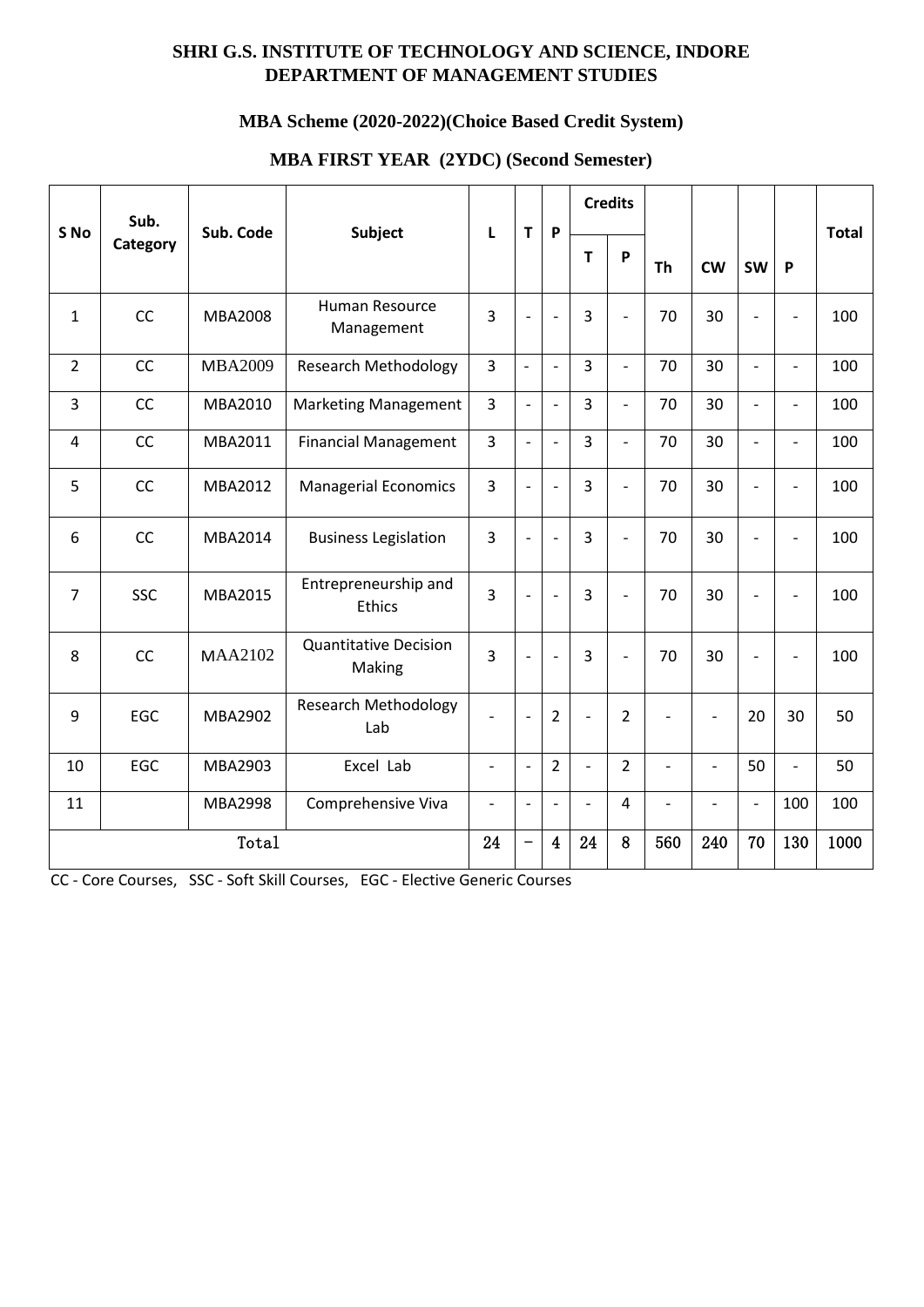# SHRI G.S. INSTITUTE OF TECHNOLOGY AND SCIENCE, INDORE DEPARTMENT OF MANAGEMENT STUDIES

# MBA Scheme (2019-2021)

(Choice Based Credit System)

| $S$ No         | <b>Sub. Code</b> | $\mathbf{L}$<br><b>Subject</b>       | L              | $T$ $\bf{P}$             |                          |                          | <b>Credits</b>           | Th                       | $\overline{\text{CW}}$   | <b>SW</b> Pr             |                          | <b>Total</b> |
|----------------|------------------|--------------------------------------|----------------|--------------------------|--------------------------|--------------------------|--------------------------|--------------------------|--------------------------|--------------------------|--------------------------|--------------|
|                |                  |                                      |                |                          |                          | T                        | ${\bf P}$                |                          |                          |                          |                          |              |
| $\mathbf{1}$   | <b>MBA3005</b>   | Business Analytics^                  | $\overline{3}$ | $\blacksquare$           | $\overline{a}$           | 3                        | $\frac{1}{2}$            | 70                       | 30                       | $\overline{a}$           | $\overline{a}$           | 100          |
| $\overline{2}$ | $MM-1$           | Elective MM-I*                       | 3              |                          | $\overline{a}$           | 3                        | $\overline{a}$           | 70                       | 30                       | $\overline{a}$           | $\overline{a}$           | 100          |
| 3              | $MM-2$           |                                      | 3              | $\overline{\phantom{a}}$ | $\overline{\phantom{a}}$ | 3                        | $\overline{\phantom{0}}$ | 70                       | 30                       | $\overline{a}$           | $\overline{\phantom{0}}$ | 100          |
| $\overline{4}$ | $MM-3$           |                                      | 3              |                          | $\overline{a}$           | 3                        | $\frac{1}{2}$            | 70                       | 30                       | $\overline{\phantom{a}}$ | $\overline{a}$           | 100          |
| 5              | $FM-1$           | Elective FM-I*                       | $\overline{3}$ |                          | $\overline{a}$           | 3                        | $\overline{\phantom{0}}$ | 70                       | 30                       | $\overline{\phantom{0}}$ | $\overline{a}$           | 100          |
| 6              | $FM-2$           |                                      | $\overline{3}$ |                          | ÷,                       | 3                        | $\frac{1}{2}$            | 70                       | 30                       | $\overline{a}$           | $\overline{a}$           | 100          |
| $\overline{7}$ | $FM-3$           |                                      | $\overline{3}$ |                          | $\overline{\phantom{m}}$ | 3                        | $\overline{a}$           | 70                       | 30                       | $\overline{a}$           | $\overline{\phantom{0}}$ | 100          |
| 8              | $HR-1$           | Elective HR-I*                       | $\overline{3}$ | $\overline{\phantom{a}}$ | $\frac{1}{2}$            | 3                        | $\frac{1}{2}$            | 70                       | 30                       | $\blacksquare$           | $\overline{a}$           | 100          |
| 9              | $HR-2$           |                                      | $\overline{3}$ | $\overline{\phantom{0}}$ | $\overline{a}$           | 3                        | $\frac{1}{2}$            | 70                       | 30                       | $\blacksquare$           | $\overline{a}$           | 100          |
| 10             | $HR-3$           |                                      | 3              |                          | $\overline{a}$           | 3                        | $\overline{a}$           | 70                       | 30                       | $\equiv$                 | $\overline{a}$           | 100          |
| 11             | $OM-1$           | Elective OM-I*                       | 3              | $\overline{\phantom{a}}$ | $\overline{a}$           | 3                        | $\frac{1}{2}$            | 70                       | 30                       | $\blacksquare$           | $\overline{a}$           | 100          |
| 12             | $OM-2$           |                                      | 3              | $\overline{\phantom{a}}$ | $\overline{\phantom{a}}$ | 3                        | $\overline{a}$           | 70                       | 30                       | $\overline{\phantom{a}}$ | $\overline{a}$           | 100          |
| 13             | $OM-3$           |                                      | 3              | $\overline{\phantom{a}}$ | $\overline{a}$           | 3                        | $\blacksquare$           | 70                       | 30                       | $\equiv$                 | $\overline{a}$           | 100          |
| 14             | <b>MBA 3996</b>  | Summer Training#                     | $\overline{a}$ |                          | $\overline{2}$           | $\overline{a}$           | $\overline{2}$           | $\overline{\phantom{a}}$ | $\frac{1}{2}$            | 50                       | 50                       | 100          |
| 15             | <b>MBA 3997</b>  | Major Research Project<br>(Phase I)# |                |                          | $\overline{2}$           | $\overline{\phantom{0}}$ | $\overline{2}$           | $\overline{\phantom{0}}$ | $\overline{\phantom{0}}$ | 50                       | 50                       | 100          |
| 16             | MBA3999          | Comprehensive Viva#                  |                |                          |                          | $\overline{a}$           | $\overline{4}$           | $\overline{a}$           | $\overline{a}$           | $\equiv$                 | 100                      | 100          |
|                |                  | <b>Total</b>                         | 21             | $\bf{0}$                 | $\overline{\mathbf{4}}$  | 21                       | 8                        | 490                      | 210                      |                          | 100 200                  | 1000         |

### **MBA SECOND YEAR (2YDC) (Third Semester)**

**^ Core Subjects # Generic subject**

\* **Discipline centric subject**- Students are to select a total of six subjects of two specializations.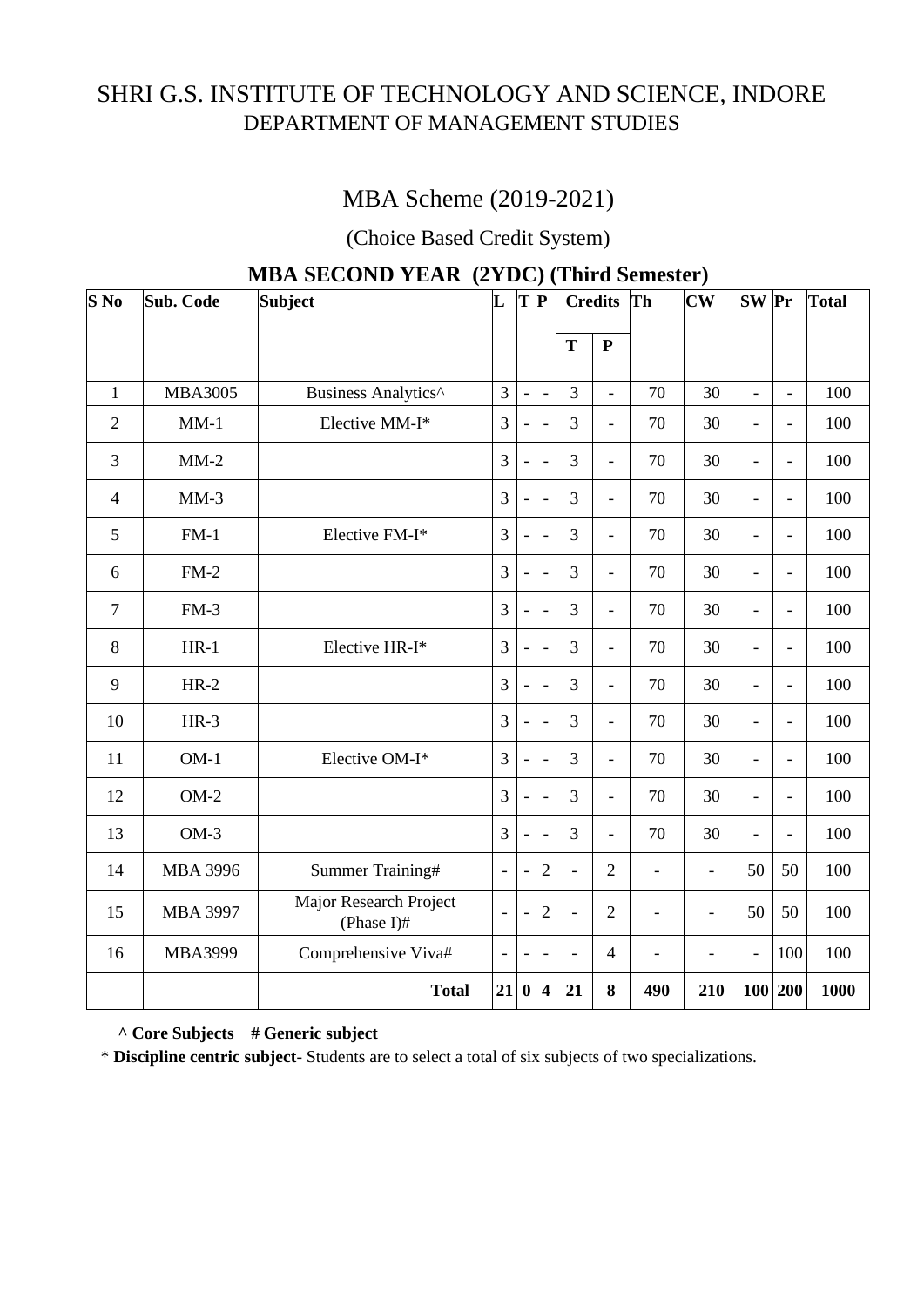# SHRI G.S. INSTITUTE OF TECHNOLOGY AND SCIENCE, INDORE DEPARTMENT OF MANAGEMENT STUDIES

# MBA Scheme (2019-2021)

### (Choice Based Credit System)

|                |                 |                         |                          |                          |                          | <b>Credits</b> |                              |                |                          |                          |                          |              |
|----------------|-----------------|-------------------------|--------------------------|--------------------------|--------------------------|----------------|------------------------------|----------------|--------------------------|--------------------------|--------------------------|--------------|
| S No           | Sub. Code       | <b>Subject</b>          | L                        | T                        | $\mathbf{P}$             | T              | ${\bf P}$                    | Th             | $\mathbf{CW}$            | <b>SW</b>                | Pr                       | <b>Total</b> |
| $\mathbf{1}$   | <b>MBA 4005</b> | Project Management^     | 3                        | $\overline{\phantom{a}}$ | $\overline{a}$           | 3              | $\overline{\phantom{a}}$     | 70             | 30                       |                          |                          | 100          |
| $\overline{2}$ | $MM-1$          |                         | $\overline{3}$           | $\blacksquare$           | $\bar{a}$                | $\overline{3}$ | $\overline{\phantom{a}}$     | 70             | 30                       |                          | $\blacksquare$           | 100          |
| 3              | $MM-2$          | Elective MM-II*         |                          | $\overline{\phantom{a}}$ | $\blacksquare$           | 3              | $\overline{\phantom{a}}$     | 70             | 30                       | $\overline{\phantom{a}}$ | $\blacksquare$           | 100          |
| $\overline{4}$ | $FM-1$          | Elective FM-II*         |                          | ۰                        | $\overline{\phantom{a}}$ | 3              | $\overline{\phantom{a}}$     | 70             | 30                       |                          | $\blacksquare$           | 100          |
| 5              | $FM-2$          |                         |                          | L,                       | $\blacksquare$           | 3              | $\overline{\phantom{a}}$     | 70             | 30                       | $\blacksquare$           | $\blacksquare$           | 100          |
| 6              | $HR-1$          | Elective HR-II*         | 3                        | $\blacksquare$           | $\bar{a}$                | 3              | $\qquad \qquad \blacksquare$ | 70             | 30                       |                          | $\overline{\phantom{a}}$ | 100          |
| $\tau$         | $HR-2$          |                         | 3                        |                          |                          | 3              | $\overline{\phantom{a}}$     | 70             | 30                       |                          | $\overline{\phantom{a}}$ | 100          |
| 8              | $OM-1$          | Elective OM-II*         | 3                        | $\overline{\phantom{a}}$ | $\overline{\phantom{a}}$ | 3              | $\overline{\phantom{a}}$     | 70             | 30                       | $\overline{\phantom{a}}$ | $\overline{\phantom{a}}$ | 100          |
| 9              | $OM-2$          |                         | 3                        | $\overline{\phantom{a}}$ | $\overline{a}$           | 3              | $\overline{a}$               | 70             | 30                       |                          | $\overline{\phantom{a}}$ | 100          |
| 10             | <b>MBA 4997</b> | Major Research Project# | $\overline{\phantom{a}}$ | $\overline{\phantom{a}}$ | $\overline{4}$           | $\blacksquare$ | $\overline{4}$               | $\overline{a}$ | $\overline{\phantom{a}}$ | 100                      | 100                      | 200          |
| 11             | <b>MBA4999</b>  | Comprehensive Viva#     | $\overline{\phantom{a}}$ | $\overline{\phantom{a}}$ |                          |                | $\overline{4}$               |                | $\overline{\phantom{a}}$ | $\blacksquare$           | 100                      | 100          |
| <b>Total</b>   |                 |                         | 15                       | à,                       | $\overline{\mathbf{4}}$  | 15             | 8                            | 350            | 150                      | 100                      | 200                      | 800          |

### **MBA SECOND YEAR (2YDC) (Fourth Semester)**

**^ Core Subjects # Generic subject**

\* **Discipline centric subject**- Students are to select a minimum total of four subjects of two specializations.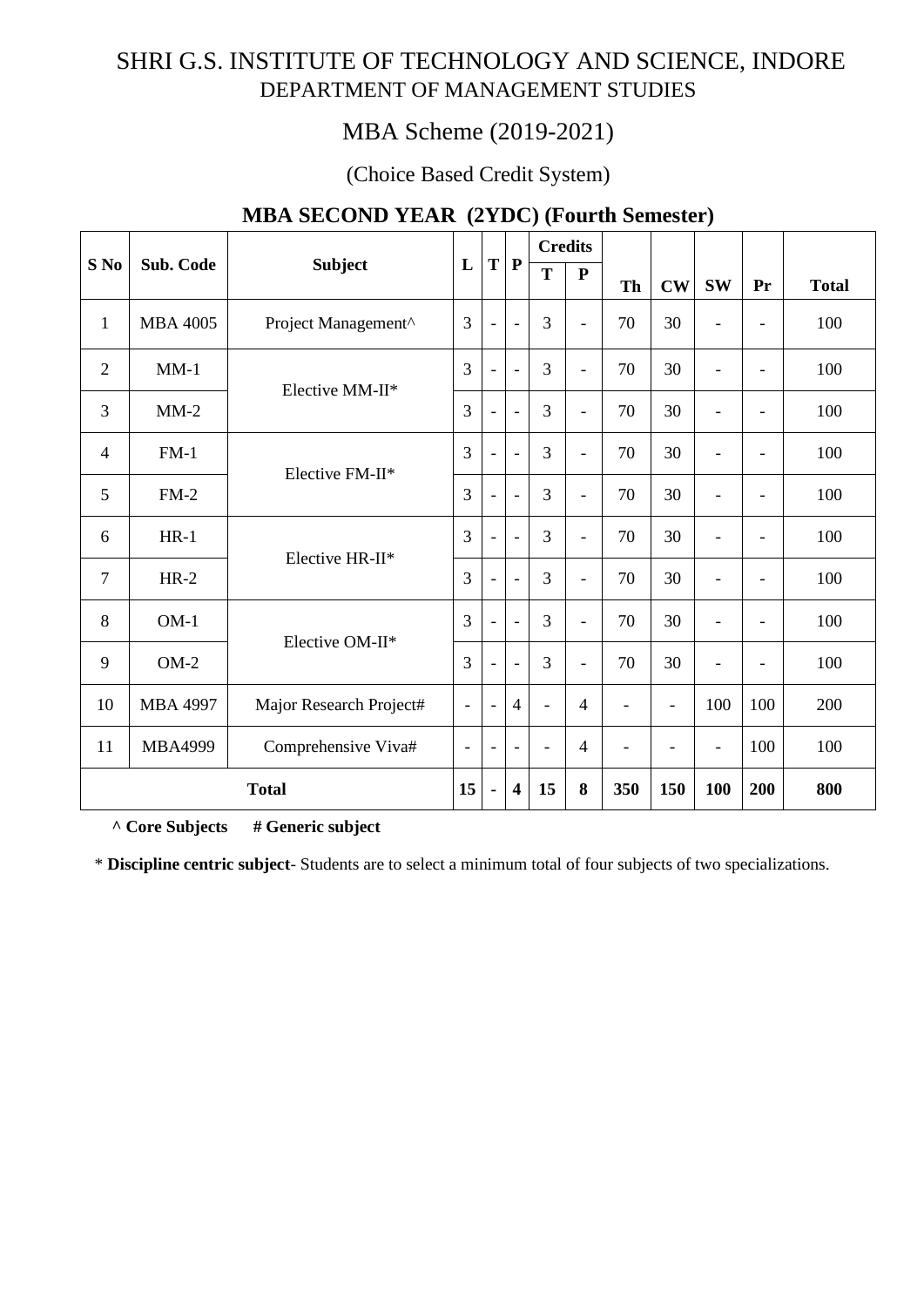#### **Third Semester**

#### **SUBJECT CODE LIST OF SUBJECTS**

#### **COMPULSORY SUBJECTS:**

| MBA 3005 | <b>BUSINESS ANALYTICS</b>        |
|----------|----------------------------------|
| MBA 3996 | SUMMER TRAINING                  |
| MBA 3997 | MAJOR RESEARCH PROJECT (Phase-I) |
| MBA 3999 | <b>COMPREHENSIVE VIVA</b>        |

### **MARKETING:**

| <b>MBA3107</b> | STRATEGIC BRAND MANAGEMENT             |
|----------------|----------------------------------------|
| <b>MBA3106</b> | <b>ADVERTISING AND SALES PROMOTION</b> |
| <b>MBA3108</b> | DIGITAL MARKETING                      |
| MBA 3105       | <b>SERVICE MARKETING</b>               |
|                | SALES AND DISTRIBUTION MANAGEMENT      |

#### **FINANCE:**

| <b>MBA 3304</b> | SECURITY ANALYSIS AND PORTFOLIO MANAGEMENT   |
|-----------------|----------------------------------------------|
| MBA 3307        | <b>BANKING AND INSURANCE</b>                 |
| <b>MBA 3308</b> | <b>TAX PLANNING</b>                          |
| MBA 3305        | <b>DERIVATIVES</b>                           |
|                 | ECONOMIC INDICATORS & GLOBAL CAPITAL MARKETS |

#### **HUMAN RESOURCE:**

| <b>MBA 3504</b> | <b>INDUSTRIAL RELATIONS AND LABOR LAW</b>      |
|-----------------|------------------------------------------------|
| <b>MBA 3506</b> | <b>TRAINING AND ORGANIZATIONAL DEVELOPMENT</b> |
| <b>MBA 3507</b> | <b>HUMAN RESOURCE DEVELOPMENT</b>              |
| MBA 3505        | SOCIAL AND INDUSTRIAL PSYCHOLOGY               |
|                 | <b>MANAGING KNOWLEDGE WORKER</b>               |

#### **OPERATIONS:**

| <b>MBA 3704</b> | OPERATIONS PLANNING AND CONTROL       |
|-----------------|---------------------------------------|
| <b>MBA 3706</b> | <b>MATERIALS MANAGEMENT</b>           |
| MBA 3707        | <b>TOTAL QUALITY MANAGEMENT</b>       |
| MBA M           | ADVANCES IN OPERATIONS MANAGEMENT     |
| MBA 3705        | <b>BUSINESS PROCESS REENGINEERING</b> |